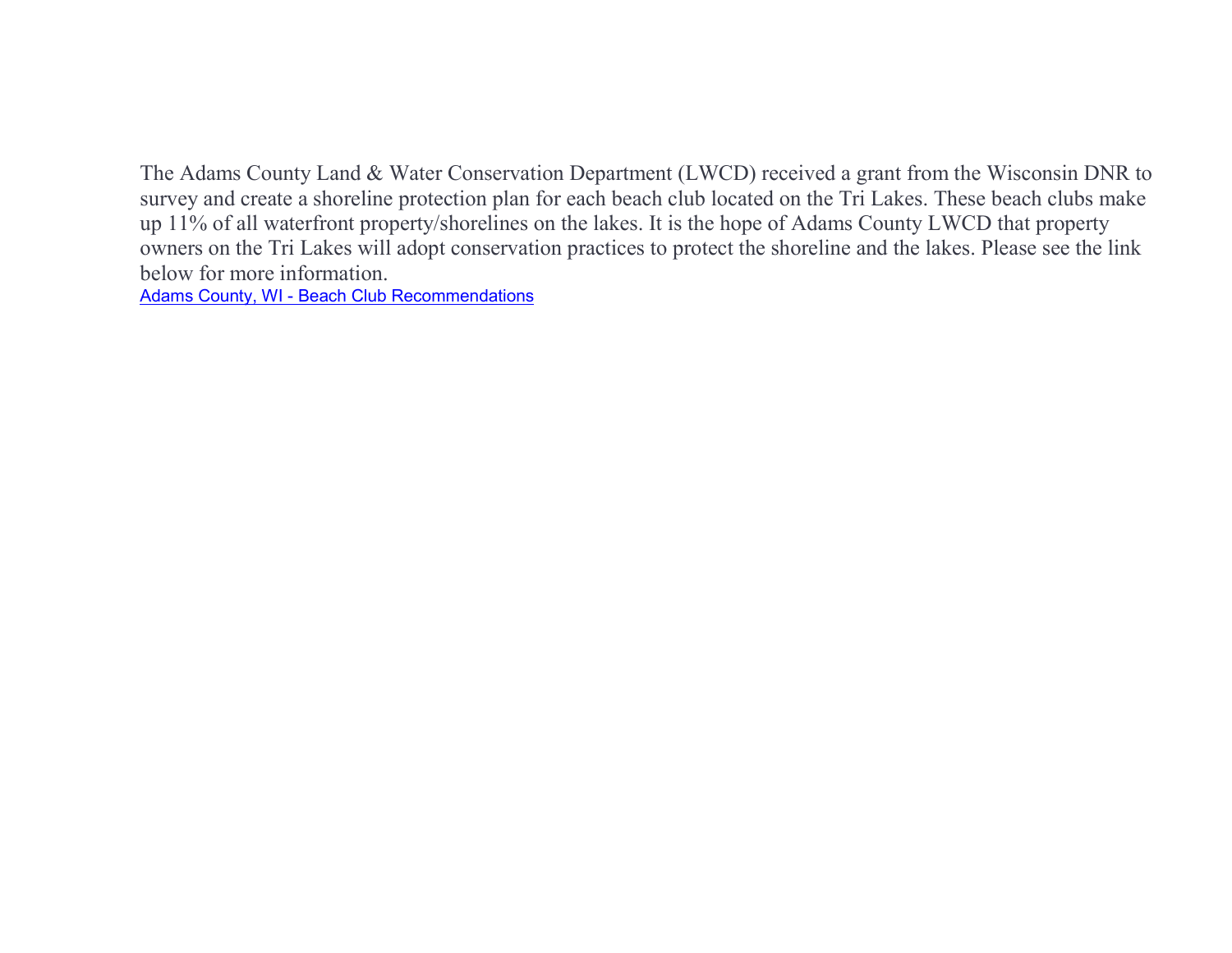|                                             | <b>REVISED 5/2022</b>                                                                                                                                                                                                                                                                                                                                                                                                                                                                                                                  |                                        |                     |  |
|---------------------------------------------|----------------------------------------------------------------------------------------------------------------------------------------------------------------------------------------------------------------------------------------------------------------------------------------------------------------------------------------------------------------------------------------------------------------------------------------------------------------------------------------------------------------------------------------|----------------------------------------|---------------------|--|
| <b>ITEM</b>                                 | <b>GOALS AND ACTION ITEMS</b>                                                                                                                                                                                                                                                                                                                                                                                                                                                                                                          | <b>WHO</b>                             | <b>WHEN</b>         |  |
| <b>Aquatic Species</b><br><b>Management</b> | Machine harvest aquatic plants to improve water quality, to provide safe<br>boating areas and to improve aquatic habitat.                                                                                                                                                                                                                                                                                                                                                                                                              |                                        |                     |  |
|                                             | 1. Harvest maps (on website) will be followed by harvesting crew. Areas in<br>the lakes 6 foot deep or greater will be harvested as needed to a depth of 5<br>feet. The path will get no closer to the shoreline than the docks. No machine<br>harvesting in the areas between the shoreline and the ends of the boat docks. A<br>30-foot path may be hand-harvested in these areas by the property owner.<br>Harvest period will be between mid-May and end of September.<br>2. Conservancy areas will be marked on the harvest maps. | Tri-Lakes MgmtDistrict                 | Annually            |  |
|                                             |                                                                                                                                                                                                                                                                                                                                                                                                                                                                                                                                        | Tri-Lakes MgmtDistrict                 | Annually            |  |
|                                             | Monitor the harvesting of aquatic plants                                                                                                                                                                                                                                                                                                                                                                                                                                                                                               |                                        |                     |  |
|                                             | 1. WDNR representative and a Tri-Lakes Management representative will<br>together annually inspect harvesting operations. The Harvesting<br>Supervisor will conduct a yearly training program for every operator and                                                                                                                                                                                                                                                                                                                   | <b>WDNR</b><br>Tri-Lakes Mgmt District | Ongoing             |  |
|                                             | all operators WILL attend. Written copies of the operating procedures<br>will be given to each operator $&$ a copy put on each harvester boat. The<br>Harvesting Supervisor will monitor harvesting operations on an ongoing<br>basis.                                                                                                                                                                                                                                                                                                 |                                        | Annually            |  |
|                                             | 2. Record the pounds of aquatic plants removed by taking an average weight of a<br>trailer full of plants harvested and multiplying this by the number of trailer loads.<br>This will be documented and reported to WDNR Aquatic Plant Specialist by<br>$12/31$ . (Refer to Appendix L).                                                                                                                                                                                                                                               | Tri-Lakes Mgmt District                | July, Aug<br>&Sept. |  |
|                                             | 3. Composite samples will be randomly taken from harvested plants (per<br>protocol provided by WDNR) and sent to a certified lab to measure the<br>phosphorus content. This is done 3x in summer to determine the amount of<br>phosphorus & nitrogen being removed from the lakes by harvesting plants.                                                                                                                                                                                                                                | Tri-Lakes Mgmt District<br><b>WDNR</b> |                     |  |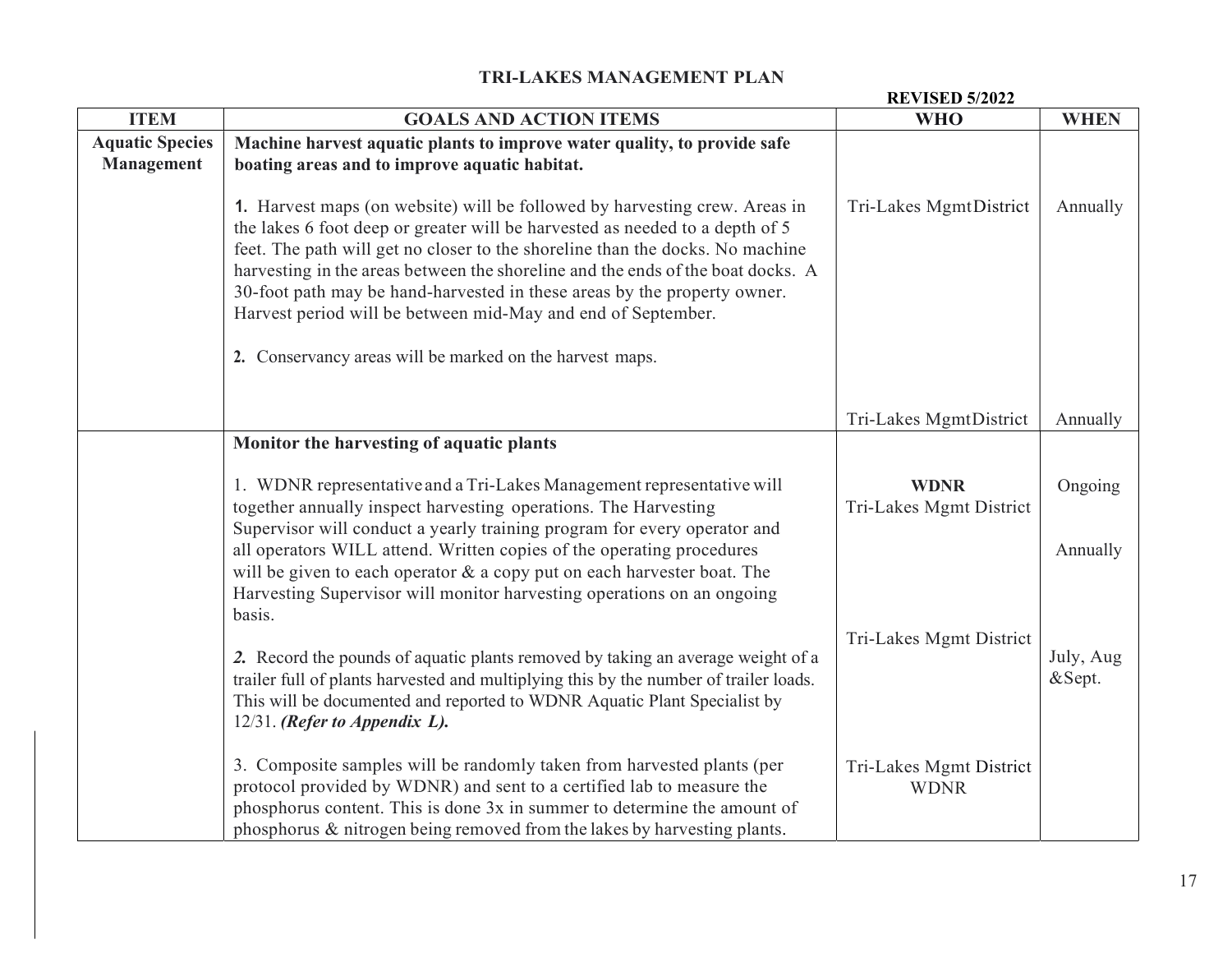| <b>ITEM</b>                                              | <b>GOALS AND ACTION ITEMS</b>                                                                                                                                                                                                                                                                                                                                                                                                                            | <b>WHO</b>                                                                 | <b>WHEN</b>              |
|----------------------------------------------------------|----------------------------------------------------------------------------------------------------------------------------------------------------------------------------------------------------------------------------------------------------------------------------------------------------------------------------------------------------------------------------------------------------------------------------------------------------------|----------------------------------------------------------------------------|--------------------------|
| <b>Aquatic Species</b><br><b>Management</b><br>continued | 1. Educate individuals on aquatic plant control methods by placing article<br>developed by Adams LWCD in Lake Association communications.<br>Contact Lake Associations to notify for newsletters.                                                                                                                                                                                                                                                        | Adams LWCD                                                                 | Ongoing                  |
|                                                          | <b>Update 2006 Aquatic Plant Community Survey</b><br>1. WDNR Lake Classification grant specifies aquatic plant survey to be<br>conducted. Aquatic plants will be identified and quantified. Completed in<br>2006; Camelot completed 2009; Arrowhead completed 201O; Sherwood<br>completed 2011. All reports to be posted on Adams LWCD website. Both<br>Camelot's were completed in 2013 and Sherwood/Arrowhead was completed in<br>2014.                | Adams LWCD<br><b>WDNR</b>                                                  | Every 5<br>years         |
|                                                          | Prevent the spread of & try to eliminate invasive & noxious species<br>1. Invasive plants and noxious weeds will be mapped during aquatic plant<br>surveys.                                                                                                                                                                                                                                                                                              | AdamsLWCD<br><b>WDNR</b>                                                   |                          |
|                                                          | 2. Develop and implement plan to: control existing exotic, invasive and<br>noxious species; and prevent the introduction of exotic, invasive and noxious<br>species. Work together using the latest AIS prevention as<br>deemed necessary. This plan will include an educational component and a<br>boat inspection component. In 2010, aClean Boats, Clean Waters Program was<br>initiated and has been continued and expanded every summer since then. | <b>WDNR</b><br>Private consultants<br>AdamsLWCD<br>Tri-Lakes Mgmt District | Ongoing                  |
|                                                          | 3. Pursue financial assistance for implementation of prevention and control plan.                                                                                                                                                                                                                                                                                                                                                                        | WDNRm<br>Adams County LWCD,<br>Tri-Lakes Management<br>District            | September 2<br>each year |
|                                                          | 4. Re-contact Adams LWCD to pursue installing boat washing equipment at<br>public boat landings; work the Town of Rome if they assume responsibility for<br>the parks.                                                                                                                                                                                                                                                                                   | Tri-Lakes Management<br>District                                           |                          |
|                                                          |                                                                                                                                                                                                                                                                                                                                                                                                                                                          |                                                                            |                          |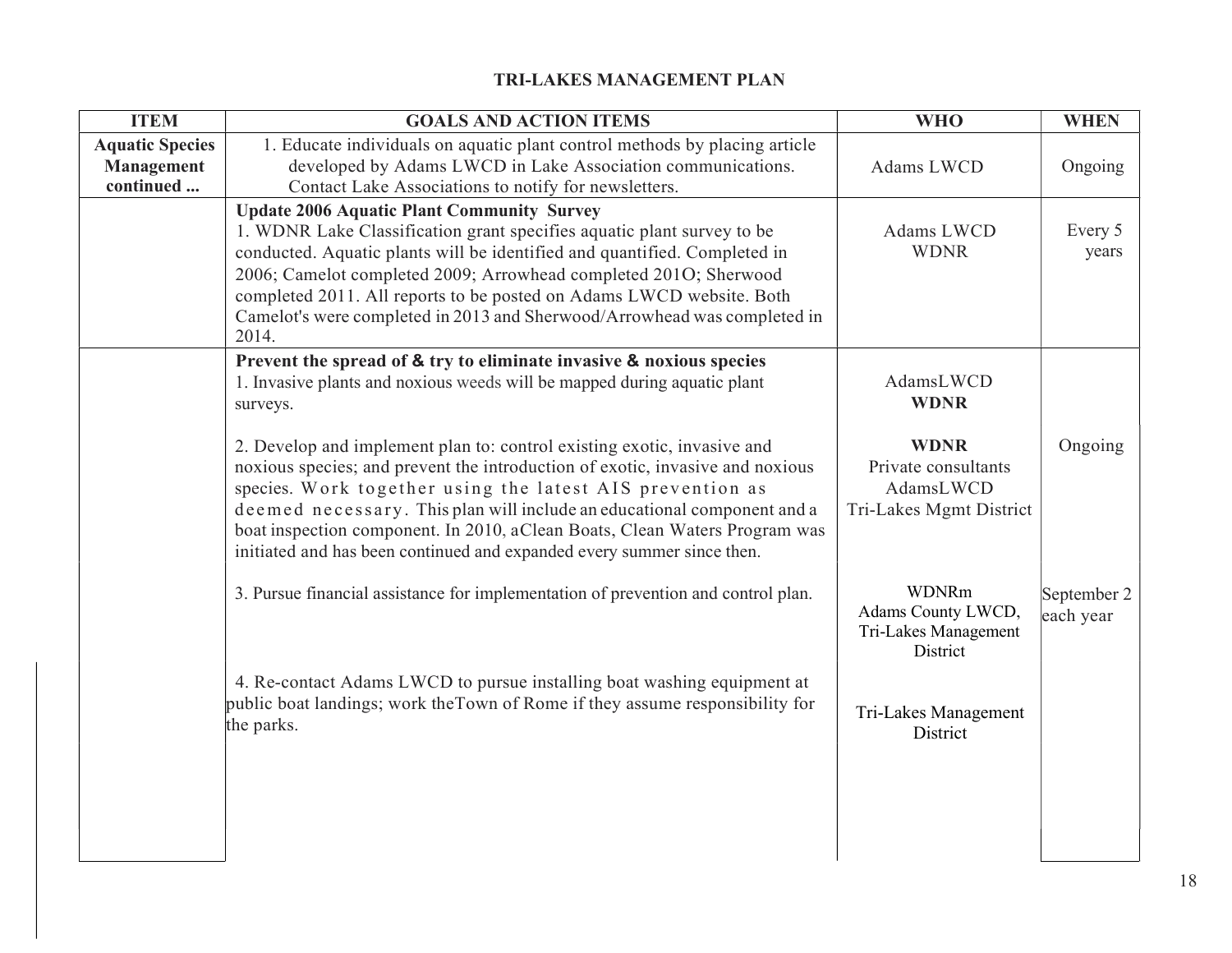| <b>ITEM</b>                    | <b>GOALS AND ACTION ITEMS</b>                                                                        | <b>WHO</b>              | <b>WHEN</b> |
|--------------------------------|------------------------------------------------------------------------------------------------------|-------------------------|-------------|
| 11.5                           | <b>Monitor the impact of Zebra Mussels</b>                                                           |                         |             |
| <b>Management</b><br>continued | 1. Monitor zebra mussel research on control methods                                                  | Tri-Lakes Mgmt District |             |
|                                | 2. Maintain coordination and communications with WDNR Specialist, Adams<br>$LWCD \& AIS specialist.$ | Tri-Lakes Mgmt District |             |
|                                | 3. Update and report at Tri-Lakes Management Annual Meeting.                                         | Adams Land & Water      |             |
|                                |                                                                                                      |                         |             |
|                                |                                                                                                      |                         |             |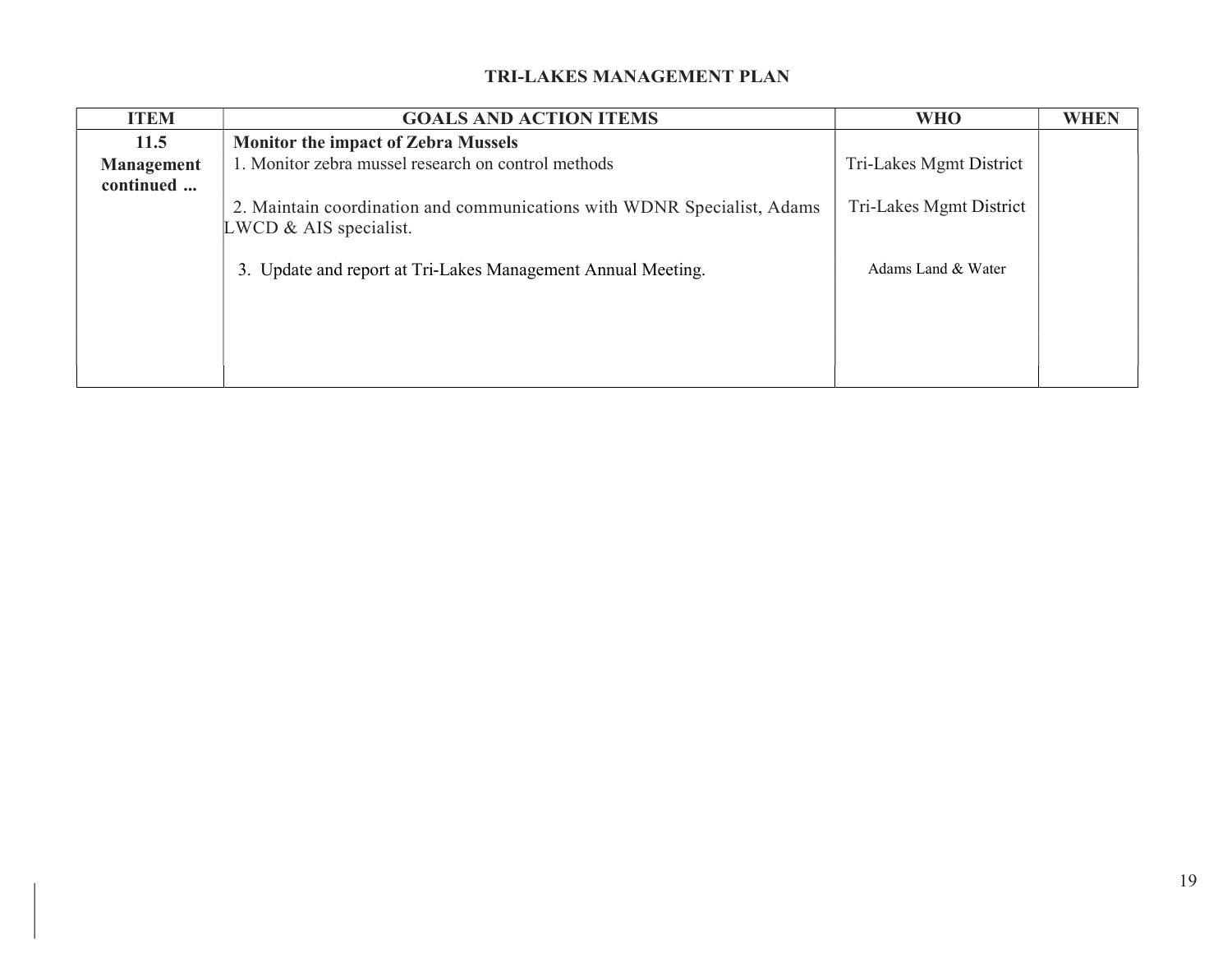| <b>ITEM</b> | <b>GOALS AND ACTION ITEMS</b>                                                                                                                                                                                                                         | <b>WHO</b>                                                                | <b>WHEN</b>                    |
|-------------|-------------------------------------------------------------------------------------------------------------------------------------------------------------------------------------------------------------------------------------------------------|---------------------------------------------------------------------------|--------------------------------|
| Dams        | Maintain and operate Arrowhead, Sherwood and Camelot Dams to ensure<br>public safety, proper dam function and a stable lake level.                                                                                                                    |                                                                           |                                |
|             | 1. Conduct inspections and record findings as specified in WDNR standards.                                                                                                                                                                            | <b>Adams County</b><br>Engineer certified by<br>Nat'l Assn. of Prof. Eng. | Per<br><b>WDNR</b><br>schedule |
|             | 2. Operate, inspect and repair darns to meet Wisconsin laws in Chapter 31 and<br>NR Chapter 330.                                                                                                                                                      | Adams LWCD                                                                | Min. 3<br>times/week           |
|             | 3. Review and update the County Emergency Action Plan.                                                                                                                                                                                                | AdarnsLWCD<br>Town of Rome                                                | Annually                       |
|             | 4. Implement the Emergency Action Plan in times of emergency. Evacuation<br>Route signs were added in 2014 by Adams County. County will provide Tri-<br>Lakes with a copy.                                                                            | County Board Chair,<br>AdamsLWCD&<br>Emergency Mgt and<br>Town of Rome    | As needed                      |
|             | 5. Maintain water level gauges that are placed on the sides of the water flow<br>control structures. These gauges will be the official tool used to determine lake<br>levels. Lake level information may be obtained online. Operating ranges will be | AdamsLWCD                                                                 | Ongoing                        |
|             | posted on the Tri-Lakes who will communicate to the Associations and the town.<br>Need local Dam operators - work with Adams LWCD to address this.                                                                                                    | AdamsLWCD                                                                 | Annually                       |
|             | 6. Maintain history of levels; data can be obtained from Adams County LWCD<br>at 608-339-4268.                                                                                                                                                        |                                                                           |                                |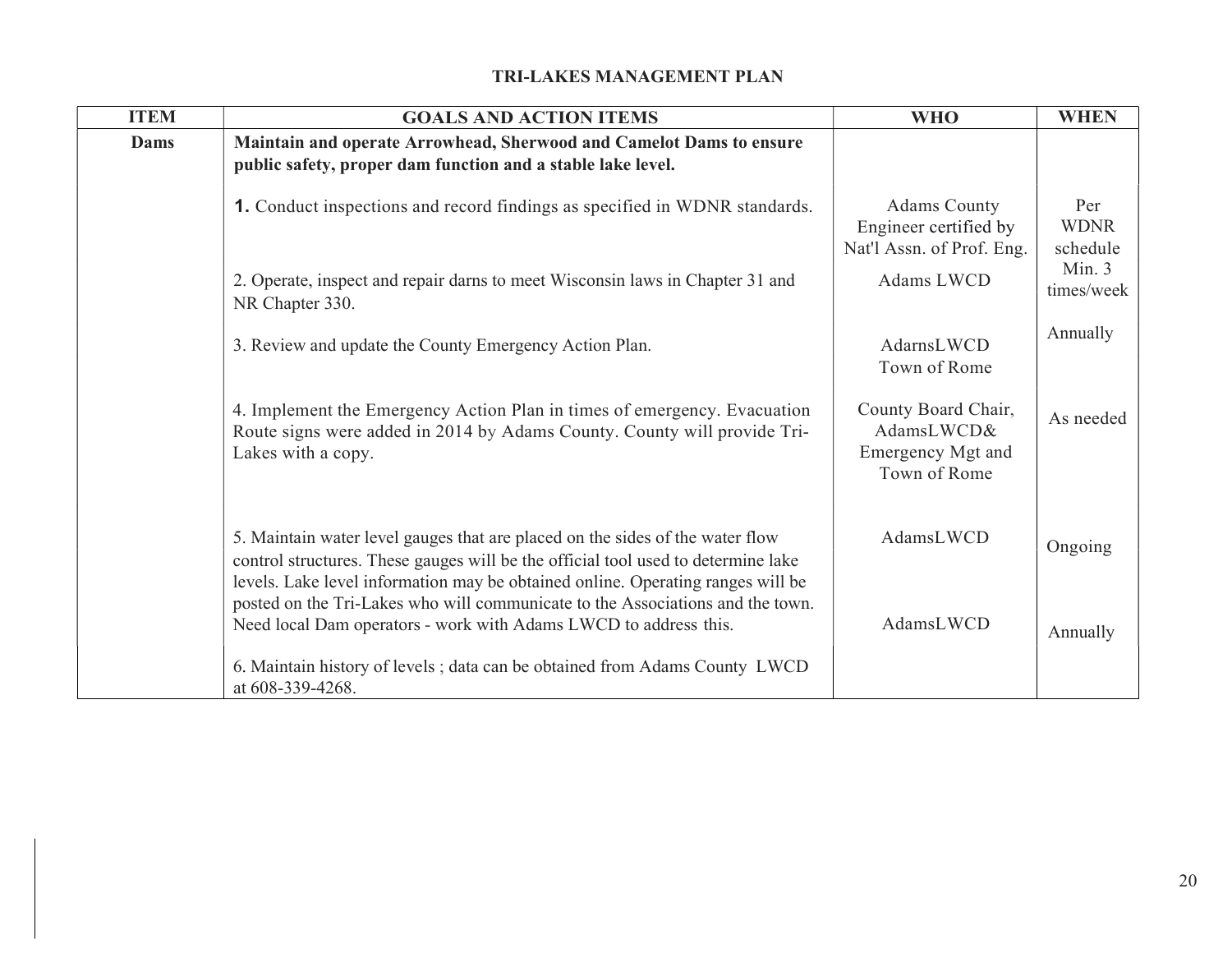| <b>ITEM</b>                 | <b>GOALS AND ACTION ITEMS</b>                                                                                                                                                                                                                                                                                                                                                 | <b>WHO</b>                                                  | <b>WHEN</b>         |
|-----------------------------|-------------------------------------------------------------------------------------------------------------------------------------------------------------------------------------------------------------------------------------------------------------------------------------------------------------------------------------------------------------------------------|-------------------------------------------------------------|---------------------|
| Recreational<br><b>Uses</b> | Manage lakes for boating and skiing.<br>1. Implement methods of enforcing state laws, county and town ordinances.<br>Methods may include anonymous tips hotline, contacting local law enforcement,<br>goodwill ambassador groups and education. Once methods have been identified,<br>develop strategy to implement. Methods may include contacting local law<br>enforcement. | Town of Rome<br>Tri-Lakes Mgmt District                     | Ongoing             |
|                             | 2. Install no-wake buoys 100' off the face of the dams shortly after ice-out as<br>well as County boat launches. Channels -No Wake Zones (Town of Rome)                                                                                                                                                                                                                       | Adams LWCD                                                  | Ongoing             |
|                             | Manage lakes for fishing.                                                                                                                                                                                                                                                                                                                                                     |                                                             |                     |
|                             | 1. Work with WDNR Fisheries expert to stock game fish, pan fish and forage<br>fish in lakes as funding allows.                                                                                                                                                                                                                                                                | Lake Associations<br>Tri-Lakes Mgmt District                | Ongoing             |
|                             | 2. Educate lake users regarding the improvement of littoral and riparian zones<br>to improve fish habitat as long as navigation is not impeded; permit may be<br>required. Seek grants for habitat improvement. (Healthy Lake Grants)                                                                                                                                         | Tri-Lakes Mgmt District<br><b>WDNR</b><br>Lake Associations | Ongoing             |
|                             | 3. Test for E-Coli-<br>Adams County at County Beaches<br>14-Mile Watershed Alliance<br>Tri-Lakes at selected popular beaches on all three lakes                                                                                                                                                                                                                               |                                                             | Seasonal<br>Ongoing |
|                             | Manage lakes for swimming.                                                                                                                                                                                                                                                                                                                                                    |                                                             |                     |
|                             | 1. Maintain safety of public swim area on all three lakes by marking with buoys                                                                                                                                                                                                                                                                                               | Town of Rome                                                | Seasonal            |
|                             | 2. Report any illnesses from blue-green algae to<br>www.dhs.wi.gov/eh/bluegreenalgae                                                                                                                                                                                                                                                                                          | Tri-Lakes Mgmt District                                     | Seasonal            |
|                             | 3. E-coli testing – weekly pending board<br>approval at 6-12 sites                                                                                                                                                                                                                                                                                                            | Tri-Lakes Mgmt District                                     | Seasonal            |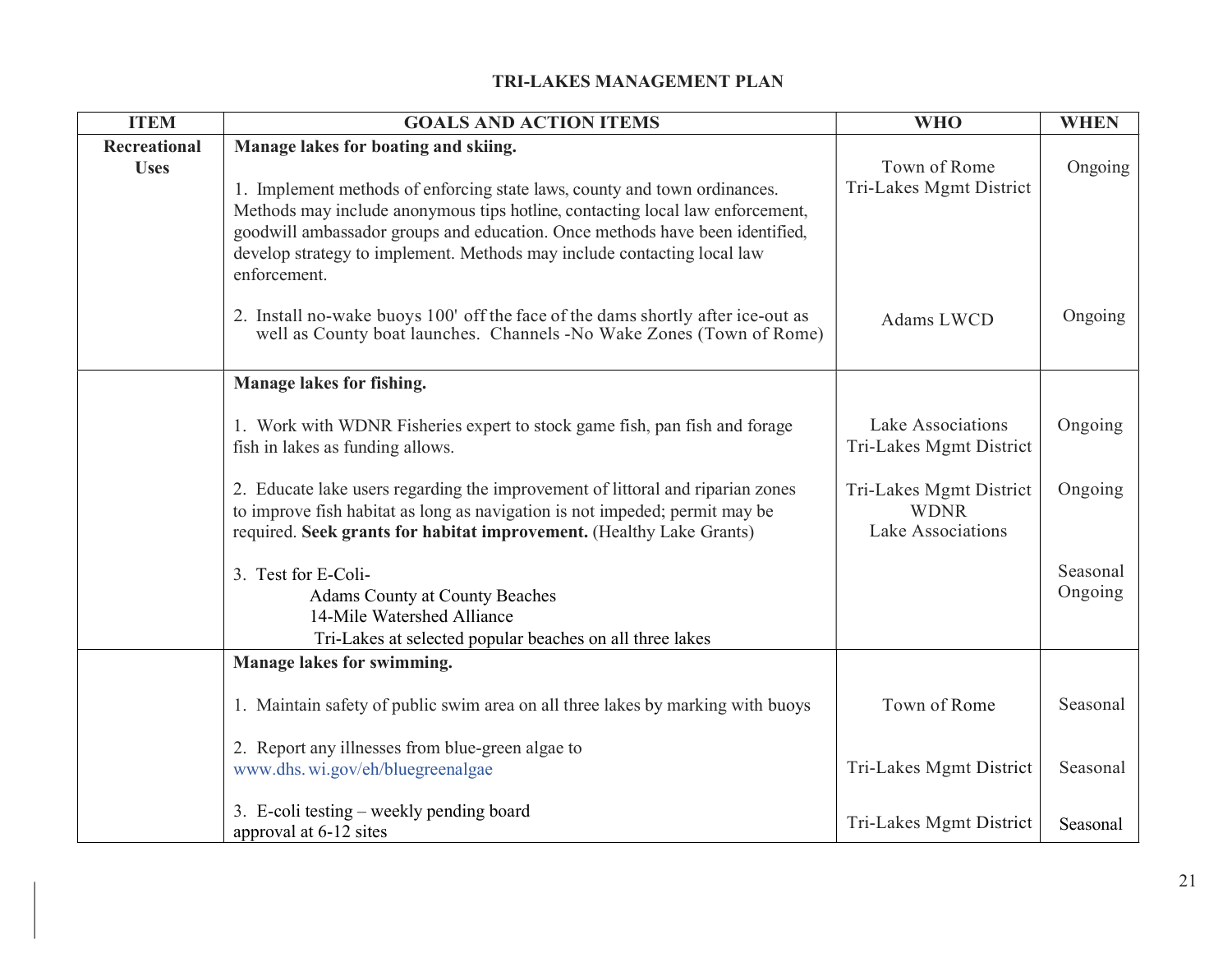| <b>ITEM</b>      | <b>GOALS AND ACTION ITEMS</b>                                                                                                                                                                                                                                                                                                                                                                                                                     | <b>WHO</b>                                                        | <b>WHEN</b> |
|------------------|---------------------------------------------------------------------------------------------------------------------------------------------------------------------------------------------------------------------------------------------------------------------------------------------------------------------------------------------------------------------------------------------------------------------------------------------------|-------------------------------------------------------------------|-------------|
| Shorelands -     | Reduce phosphorus and nitrogen entering groundwater that then enters                                                                                                                                                                                                                                                                                                                                                                              |                                                                   |             |
| area within 1000 | into Tri-Lakes.                                                                                                                                                                                                                                                                                                                                                                                                                                   |                                                                   |             |
| feet of the lake |                                                                                                                                                                                                                                                                                                                                                                                                                                                   |                                                                   |             |
|                  | 1. Inventory and update septic systems yearly within the Tri-Lakes Management                                                                                                                                                                                                                                                                                                                                                                     | Tri-Lakes Mgmt District                                           | Ongoing     |
|                  | District. Manage system to notify owners (pre-7/1/1992) to inspect and pump<br>septic systems as needed.                                                                                                                                                                                                                                                                                                                                          |                                                                   |             |
|                  |                                                                                                                                                                                                                                                                                                                                                                                                                                                   | Town of Rome                                                      | Ongoing     |
|                  | 2. Verify county and state-approved method of sanitary disposal on camping<br>lots in the district.                                                                                                                                                                                                                                                                                                                                               | Adams County P&Z                                                  |             |
|                  | Reduce nutrients entering the Tri-Lakes by surface water.                                                                                                                                                                                                                                                                                                                                                                                         |                                                                   |             |
|                  | 1. Educate lake shoreline owners via 9 - Key Element Plan on the benefits of<br>riparian buffers and storm water runoff management utilizing meetings,<br>newsletters.                                                                                                                                                                                                                                                                            | Tri-Lakes MgmtDistrict<br>Adams LWCD and P&Z<br>Lake Associations | Ongoing     |
|                  | 2. Execute the 9-Key Element Plan/ to design and offer cost share to install<br>shoreline protection, riparian buffers and storm water runoff management to<br>areas identified in inventory.<br>Utilize Adams Soil & Water Resource Mgmt Program & WDNR financial<br>assistance programs. Apply for cost-sharing grants as available, such as<br>Healthy Lakes or Shore-land Grants. Monitor water quality at 6 sites and 4<br>monitoring wells. | <b>WDNR</b><br>Adams County L&W                                   | Ongoing     |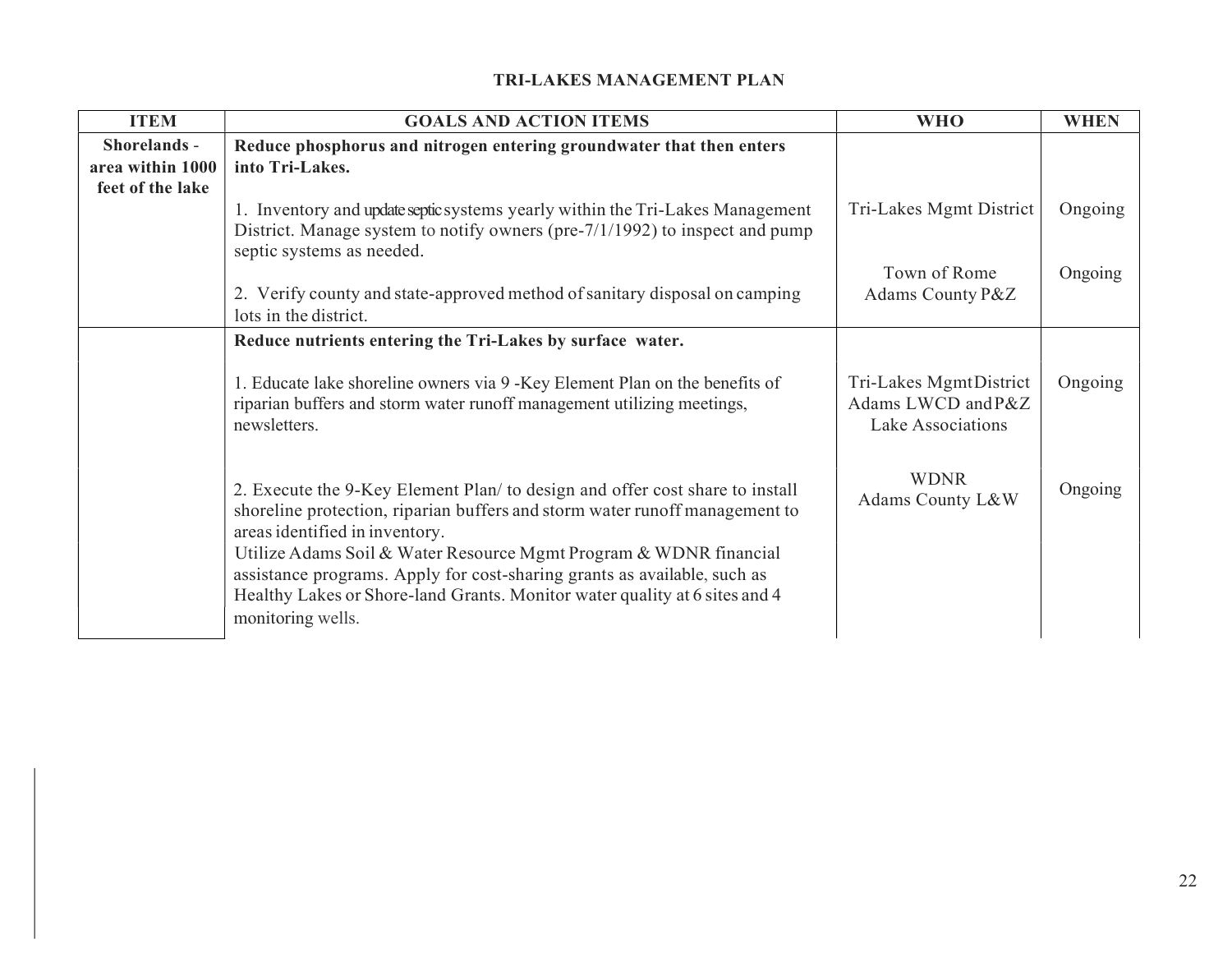| <b>ITEM</b>          | <b>GOALS AND ACTION ITEMS</b>                                                                                                                                                                                                                    | <b>WHO</b>                                   | <b>WHEN</b> |  |
|----------------------|--------------------------------------------------------------------------------------------------------------------------------------------------------------------------------------------------------------------------------------------------|----------------------------------------------|-------------|--|
| <b>Water Quality</b> | Reduce algae blooms and nutrient levels.                                                                                                                                                                                                         |                                              |             |  |
|                      | $\mathsf{I}$ . Educate lake property owners on fertilizer use & nutrient management plan.                                                                                                                                                        | Adams LWCD                                   | Ongoing     |  |
|                      | 2. Monitor water quality at six sites in the upper watershed.                                                                                                                                                                                    | Town of Rome<br>14-Mile Watershed            | Ongoing     |  |
|                      | 3. Monitor additional 16 sites (Arrowhead-4, Camelot-8 and Sherwood-4) in the<br>lakes and 2 toe drains at each dam.                                                                                                                             | 14-Mile Watershed<br>Tri-Lakes Mgmt District | Ongoing     |  |
|                      | 4. Work with WDNR & other external specialists for new technologies and<br>solutions. Utilize the Central Wisconsin Rivers TMDL and Implementation Plan<br>Development to ensure nutrient load reductions to improve Tri-Lakes water<br>quality. | Tri-Lakes Mgmt District<br>DNR & Adams LWCD  | Ongoing     |  |
|                      | 5. Utilize sediment boring test results and initiate an action plan.                                                                                                                                                                             | Tri-Lakes Management                         | Ongoing     |  |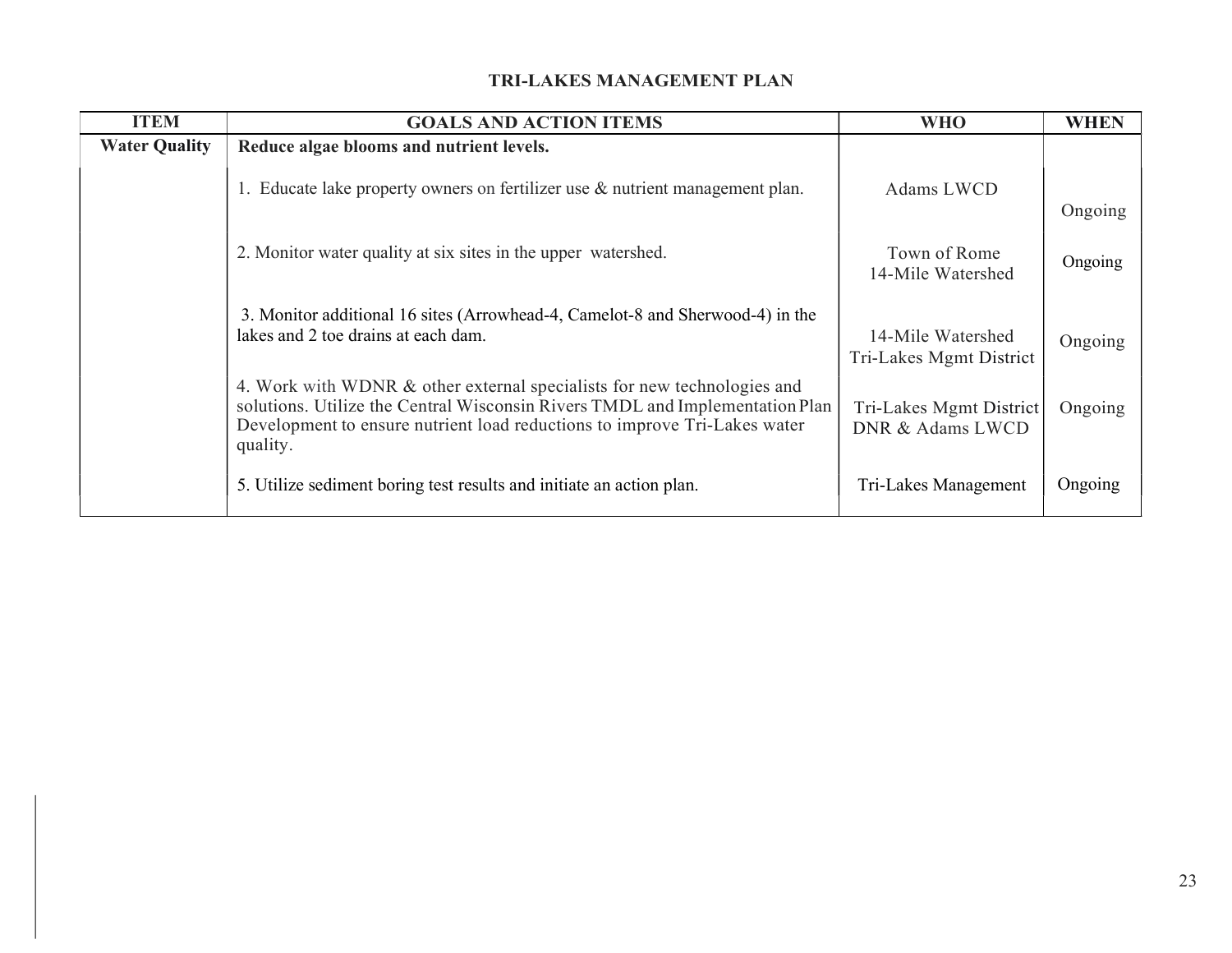| <b>Water Quality</b><br>Continued | Educate community and public about ways to improve water quality.                                                                                                                           |                                                       |         |
|-----------------------------------|---------------------------------------------------------------------------------------------------------------------------------------------------------------------------------------------|-------------------------------------------------------|---------|
|                                   | 1. Write and publish informational articles in lake association newsletters. Also<br>post to websites and distribute materials at Environmental Workshops and Tri-<br>Lakes Annual Meeting. | Adams LWCD<br>Tri-Lakes Mgmt District<br>Town of Rome | Ongoing |
|                                   | 2. Distribute Waterfront Property Owners Packet of information prepared by<br>Adams County Lake Specialist to waterfront owners.                                                            | Tri-Lakes Mgmt District                               | Ongoing |
|                                   | 3. Educate public about proper disposal of prescription drugs, including town<br>website and tv (channel 300). Give information out at Annual Meeting & State<br>of the Lakes meeting.      | Tri-Lakes Mgmt District<br>Town of Rome               | Ongoing |
|                                   | 4. Utilize website to serve as portal of information to the property owners,<br>such as the Lake Owners Newsletters.                                                                        | Tri-Lakes Mgmt District                               | Ongoing |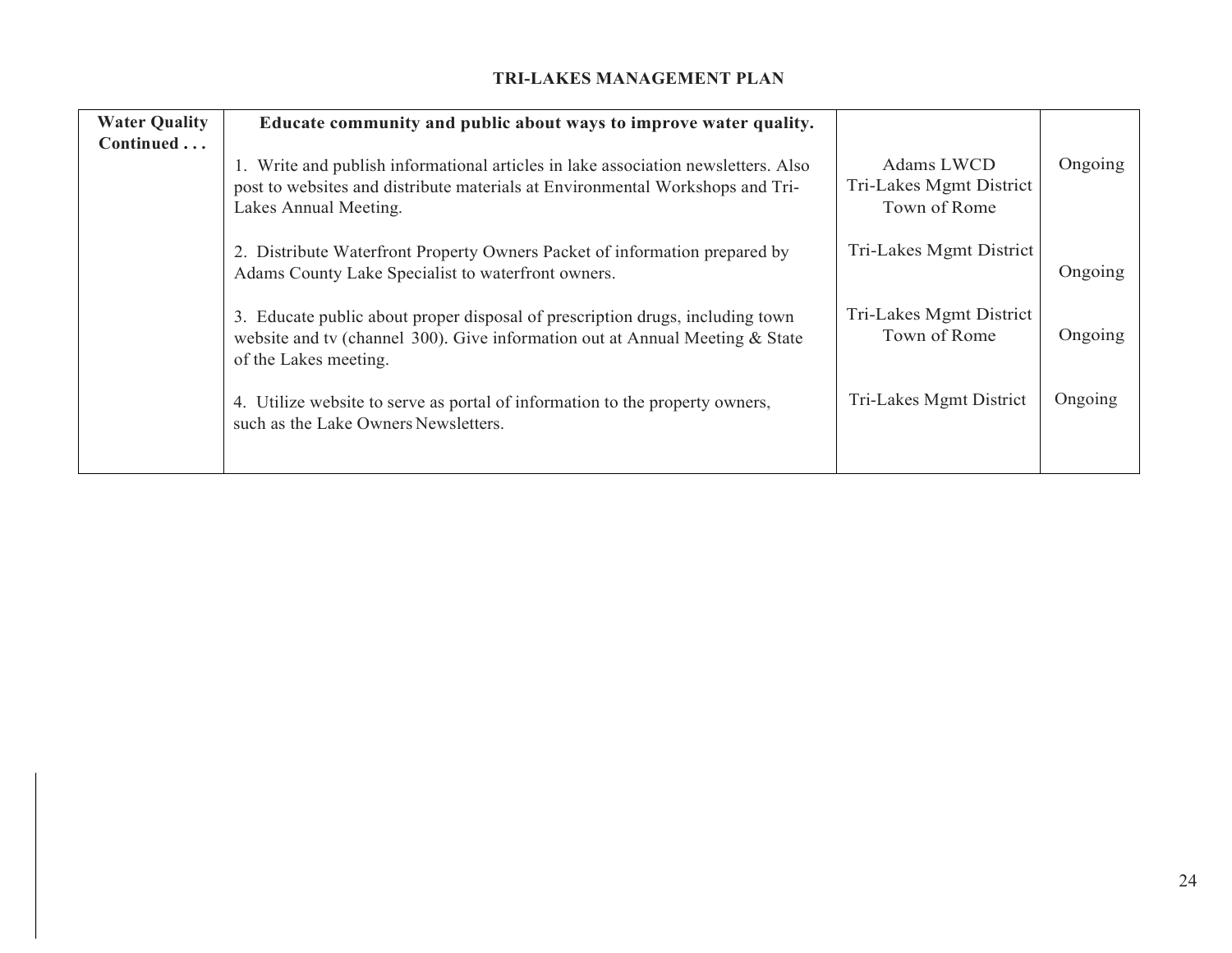| <b>ITEM</b> | <b>GOALS AND ACTION ITEMS</b>                                                                                                                                                                                                                                                                                             | <b>WHO</b>                            | <b>WHEN</b>        |  |
|-------------|---------------------------------------------------------------------------------------------------------------------------------------------------------------------------------------------------------------------------------------------------------------------------------------------------------------------------|---------------------------------------|--------------------|--|
|             | Watershed- land outside of shoreland area: Goal is to Reduce total phosphorus and nitrogen                                                                                                                                                                                                                                |                                       |                    |  |
|             | 1. Develop strategy to implement buffer corridors. Maintain and monitor the<br>buffer corridors.                                                                                                                                                                                                                          | Tri-Lakes Mgmt District<br>Adams LWCD | Ongoing            |  |
|             | 2. Sample and test water at the headwaters region of the drainage district and as it<br>enters Lake Camelot.                                                                                                                                                                                                              | Tri-Lakes Mgmt District               | Ongoing            |  |
|             | 3. Implement the Adams County Storm-water Runoff Ordinance to prevent<br>and/or reduce nutrients and sediments from entering State's waters.                                                                                                                                                                              | Adams LWCD                            | Ongoing            |  |
|             | 4. Monitor and advocate change in Drainage District legislation.                                                                                                                                                                                                                                                          | <b>Adams County</b>                   |                    |  |
|             | 5. Implement State Agricultural Performance Standards by contacting<br>agricultural producers to offer cost share for compliance with preventing:<br>runoff from livestock confinement operations and uncontained livestock<br>manure; sedimentation due to soil erosion from cropland; livestock access<br>stream sites. | Adams LWCD<br><b>WDNR</b>             | Ongoing<br>Ongoing |  |
|             |                                                                                                                                                                                                                                                                                                                           |                                       |                    |  |
|             |                                                                                                                                                                                                                                                                                                                           |                                       |                    |  |
|             |                                                                                                                                                                                                                                                                                                                           |                                       |                    |  |
|             |                                                                                                                                                                                                                                                                                                                           |                                       |                    |  |